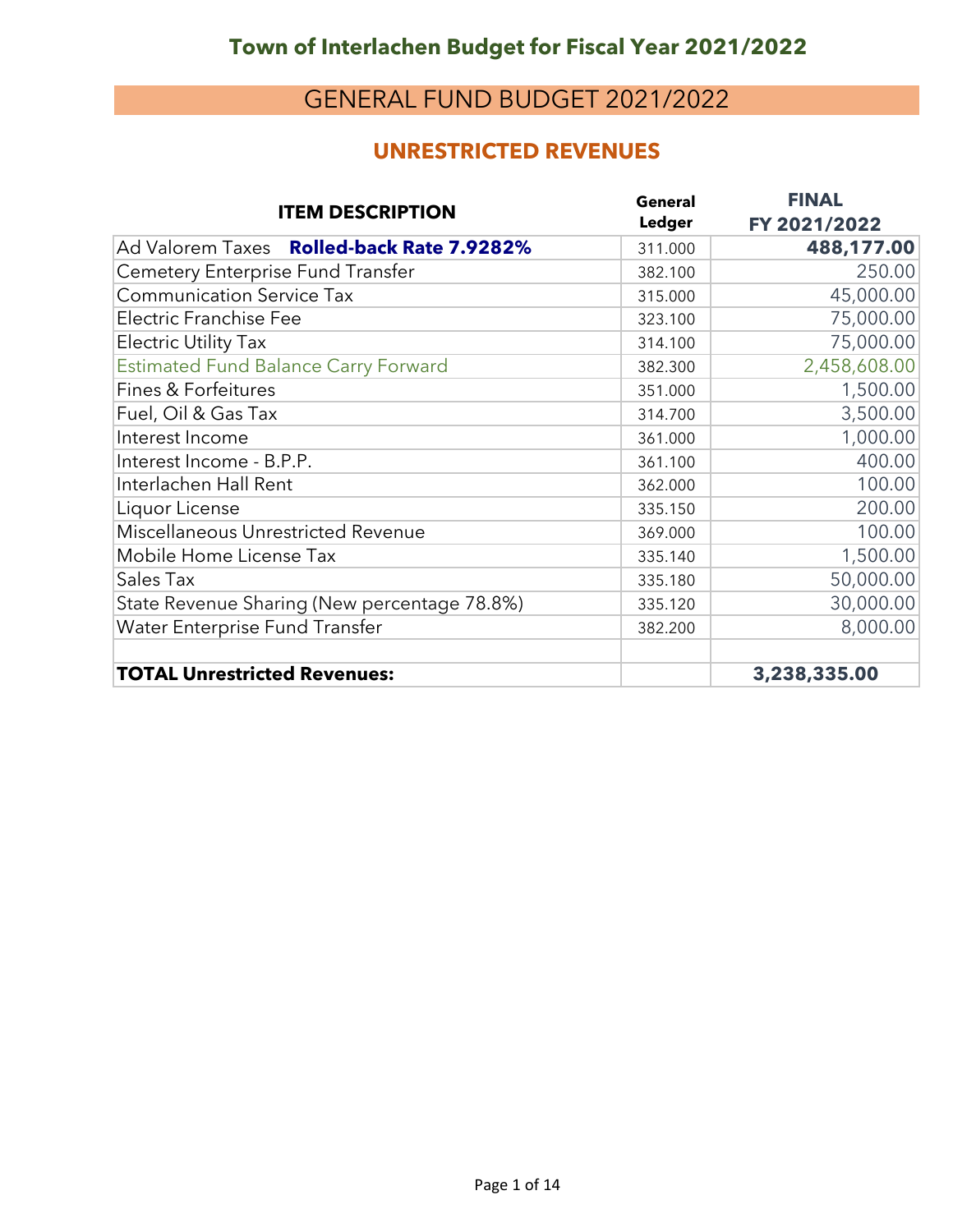#### **RESTRICTED REVENUES**

| <b>ITEM DESCRIPTION</b>                     | <b>General</b><br>Ledger | <b>FINAL</b><br>FY 2021/2022 |
|---------------------------------------------|--------------------------|------------------------------|
| <b>Christmas Celebration Donations</b>      | 369.100                  | 250.00                       |
| 2017 Community Development Block Grant      | 334.953                  | 650,000.00                   |
| <b>Discretionary Sales Tax</b>              | 312.600                  | 96,000.00                    |
| D.O.T. (SCOP) Grant To Pave Central Avenue  | 334.490                  | 645,100.00                   |
| D.O.T. (SCOP) Grant To Pave 7th & Hamilton  | 334.491                  | 545,450.00                   |
| D.O.T. Street Light Maintenance             | 380.100                  | 24,202.00                    |
| D.O.T. Traffic Signal Reimbursement         | 380.000                  | 7,514.00                     |
| <b>Estimated Fund Balance Carry Forward</b> | 382.400                  | 838,892.00                   |
| Independence Day Celebration Revenue        | 369.600                  | 500.00                       |
| Local Option Gas Tax (County Six Cent) (1)  | 312.410                  | 28,000.00                    |
| Miscellaneous Restricted Revenue            | 369.200                  | 100.00                       |
| Motor Fuel Tax (State 8th Cent)             | 335.190                  | 9,000.00                     |
| New Local Option Gas Tax                    | 312.420                  | 18,000.00                    |
| Police Academy Fees                         | 359.000                  | 100.00                       |
| American Rescue Plan Act (ARPA)             | 334.502                  | 736,756.00                   |
| <b>Special Fuel Tax</b>                     | 312.430                  | 500.00                       |
| <b>TOTAL Restricted Revenues:</b>           |                          | 3,600,364.00                 |

**TOTAL REVENUES RESTRICTED + UNRESTRICTED: 6,838,699.00**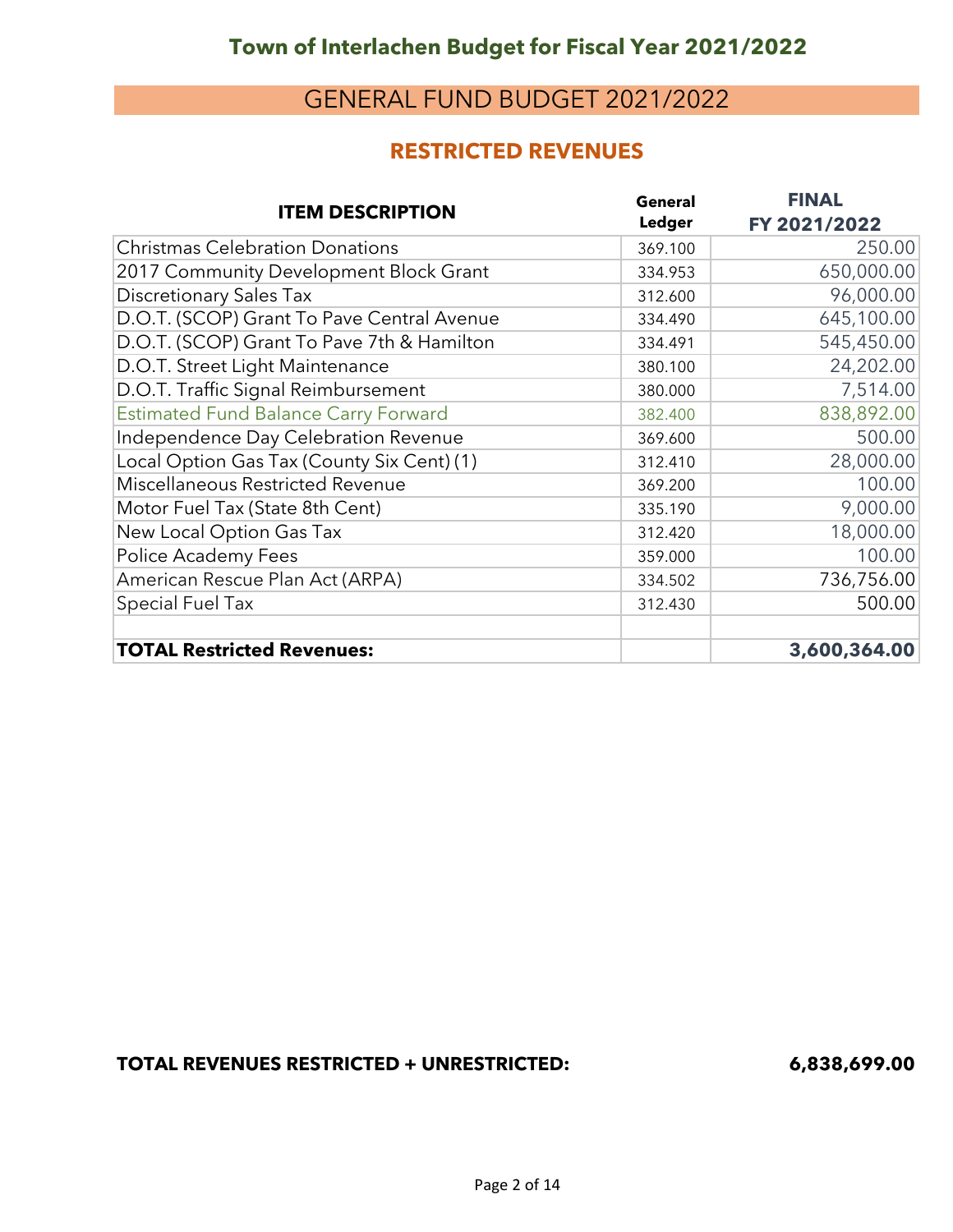## **Mayor/Council Expenditures**

| <b>ITEM DESCRIPTION</b>                  | <b>General</b> | <b>FINAL</b> |
|------------------------------------------|----------------|--------------|
|                                          | Ledger         | FY 2021/2022 |
| Salary                                   | 511.110        | 26,005.00    |
| Social Security                          | 511.210        | 1,990.00     |
| Advertising                              | 511.550        | 4,000.00     |
| Audit                                    | 511.320        | 22,850.00    |
| <b>Boards and Commissions</b>            | 511.560        | 300.00       |
| <b>Building Maintenance</b>              | 511.570        | 6,000.00     |
| <b>Codes Enforcement</b>                 | 511.580        | 25,000.00    |
| <b>Communications Maintenance</b>        | 511.530        | 100.00       |
| Comprehensive Plan                       | 511.340        | 10,000.00    |
| Computer/Printer & Software              | 511.511        | 4,500.00     |
| Contingency                              | 511.990        | 1,000.00     |
| <b>Contractual Services</b>              | 511.330        | 2,325.00     |
| Dues & Memberships                       | 511.540        | 800.00       |
| Elections                                | 511.590        | 500.00       |
| Insurance/Workers Compensation           | 511.240        | 1,200.00     |
| <b>IT Services</b>                       | 511.331        | 4,425.00     |
| Legal Expenses                           | 511.310        | 21,000.00    |
| Mayor's Expenses                         | 511.490        | 500.00       |
| Office Supplies and Postage              | 511.510        | 1,700.00     |
| <b>Travel and Seminars</b>               | 511.400        | 1,500.00     |
| Utilities and Telephone                  | 511.430        | 5,700.00     |
|                                          |                |              |
| <b>TOTAL Mayor Council Expenditures:</b> |                | 141,395.00   |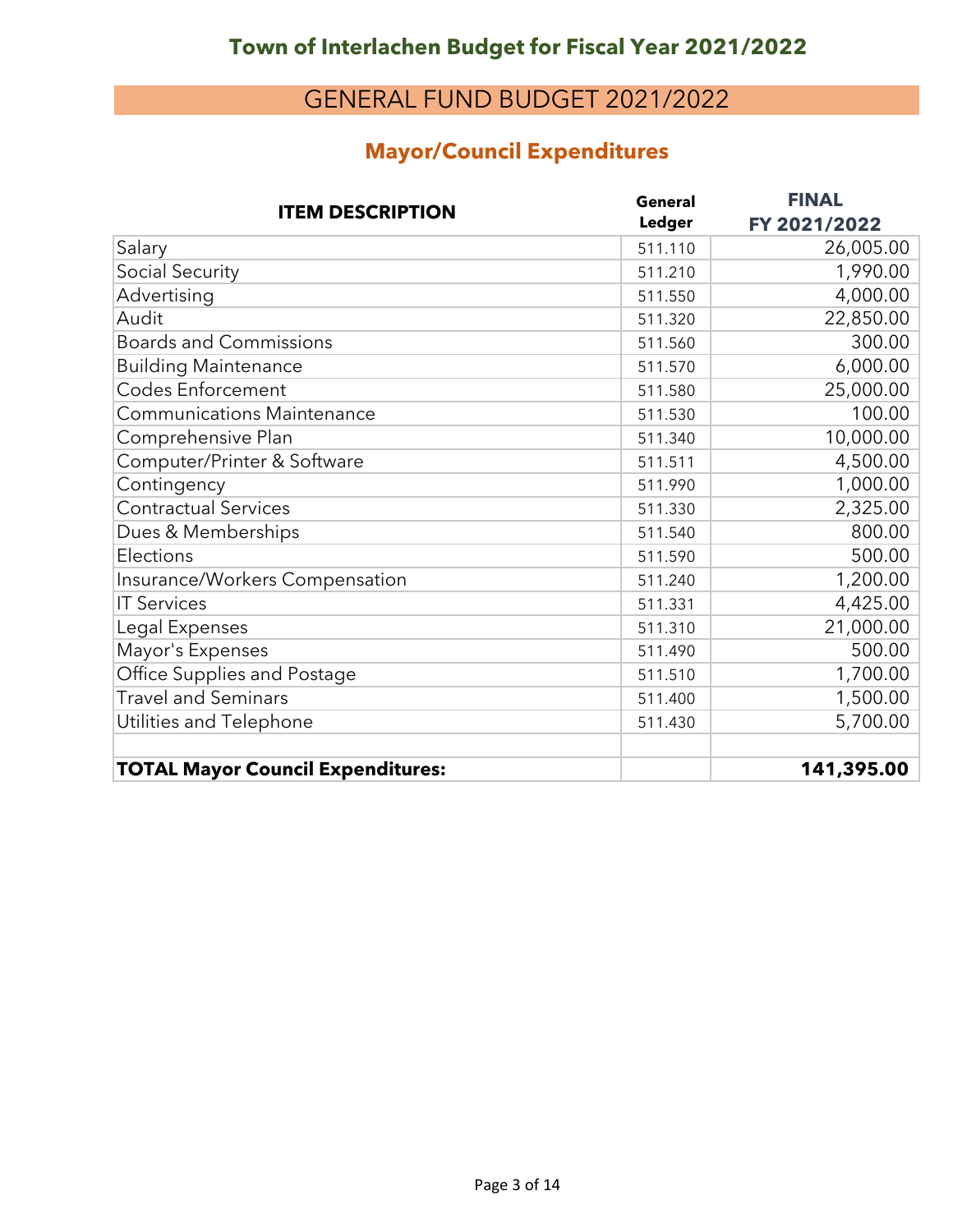## **Town Clerk Expenditures**

| <b>ITEM DESCRIPTION</b>               | <b>General</b> | <b>FINAL</b> |
|---------------------------------------|----------------|--------------|
|                                       | <b>Ledger</b>  | FY 2021/2022 |
| Salary - Regular                      | 512.120        | 89,351.00    |
| Salary - Overtime                     | 512.140        | 851.00       |
| <b>Social Security</b>                | 512.210        | 7,176.00     |
| <b>Communications Maintenance</b>     | 512.420        | 50.00        |
| Computers & Software                  | 512.511        | 6,000.00     |
| Contingency                           | 512.990        | 250.00       |
| <b>Contractual Services</b>           | 512.530        | 3,075.00     |
| Dues & Memberships                    | 512.540        | 100.00       |
| Employee Additional Benefit (3)       | 512.220        | 3,600.00     |
| Employee Health Insurance (3)         | 512.230        | 35,000.00    |
| Employee Physical Exam                | 512.461        | 100.00       |
| Equipment Maintenance (Copier)        | 512.460        | 1,100.00     |
| Furniture & Equipment                 | 512.512        | 1,000.00     |
| Insurance Bonds                       | 512.450        | 250.00       |
| Insurance/Workers Compensation        | 512.240        | 1,500.00     |
| <b>IT Services</b>                    | 512.531        | 4,425.00     |
| Office Supplies                       | 512.510        | 2,200.00     |
| Postage                               | 512.410        | 500.00       |
| <b>Travel and Seminars</b>            | 512.400        | 150.00       |
| Utilities and Telephone               | 512.430        | 4,120.00     |
| <b>TOTAL Town Clerk Expenditures:</b> |                | 160,798.00   |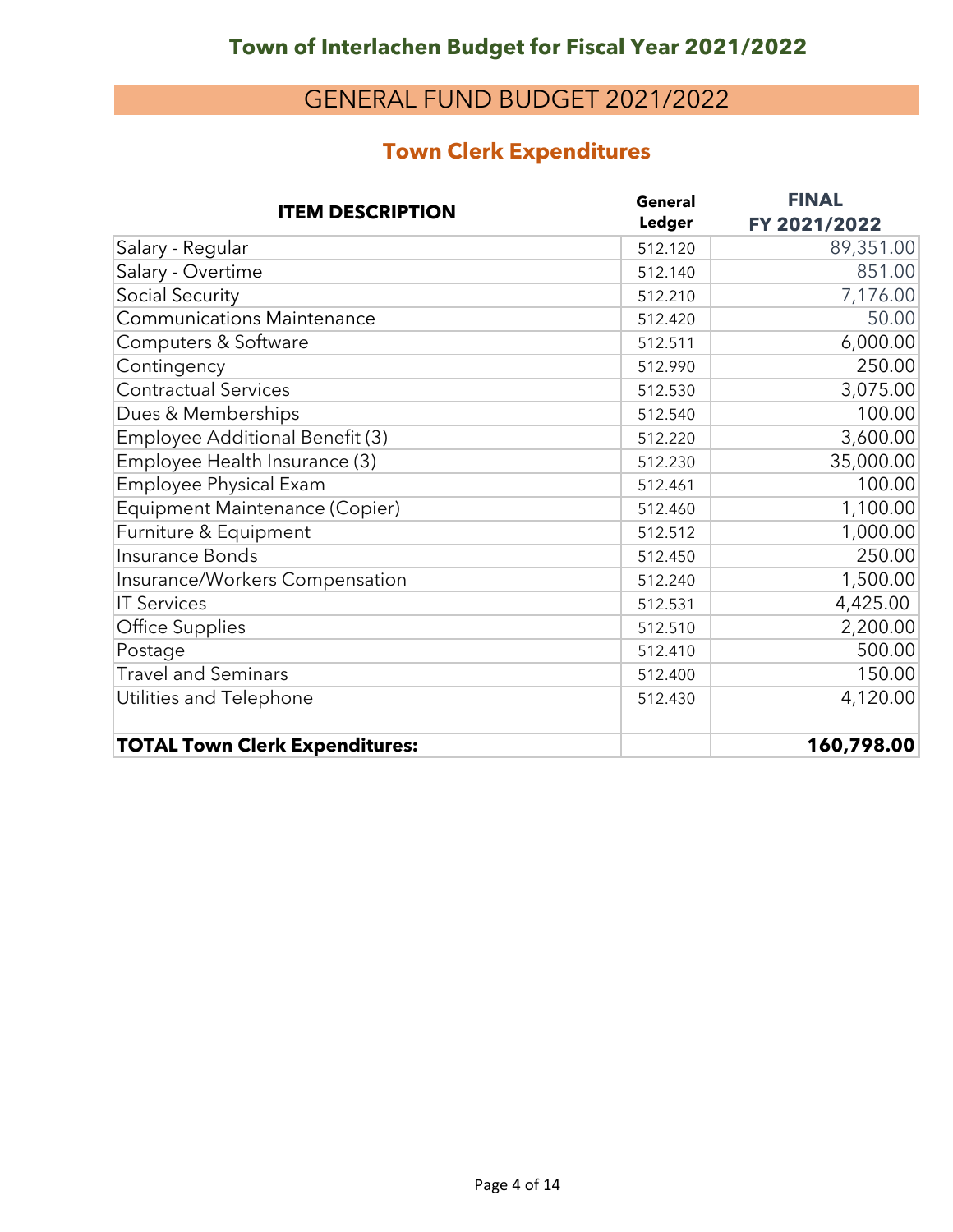#### **Police Department Expenditures**

| <b>ITEM DESCRIPTION</b>                      | <b>General</b> | <b>FINAL</b> |
|----------------------------------------------|----------------|--------------|
|                                              | Ledger         | FY 2021/2022 |
| Salary - Regular (Includes Holiday Pay)      | 521.120        | 176,175.00   |
| Salary - Incentive Pay                       | 521.130        | 2,940.00     |
| Salary - Overtime                            | 521.140        | 5,826.00     |
| <b>Social Security</b>                       | 521.210        | 14,515.00    |
| <b>Building Maintenance</b>                  | 521.461        | 3,000.00     |
| <b>Communications Maintenance</b>            | 521.462        | 53,000.00    |
| Computers/Equip/Software                     | 521.460        | 9,000.00     |
| Contingency                                  | 521.990        | 250.00       |
| <b>Contractual Services</b>                  | 521.560        | 3,100.00     |
| Employee Additional Benefit (4)              | 521.220        | 4,800.00     |
| Employee Health Insurance (4)                | 521.230        | 35,000.00    |
| Employee Physical Exam                       | 521.490        | 300.00       |
| Equipment/Maintenance/Machinery              | 521.463        | 750.00       |
| Fuel                                         | 521.400        | 15,000.00    |
| Insurance/Workers Compensation               | 521.240        | 16,000.00    |
| <b>IT Services</b>                           | 521.561        | 1,500.00     |
| Miscellaneous Supplies                       | 521.520        | 300.00       |
| Officers' Uniforms                           | 521.530        | 1,000.00     |
| Office Supplies & Postage                    | 521.510        | 200.00       |
| Radar Maintenance                            | 521.464        | 600.00       |
| <b>Schools &amp; Seminars</b>                | 521.540        | 100.00       |
| <b>Ticket Citation Process Fee</b>           | 521.550        | 100.00       |
| Utilities and Telephone                      | 521.430        | 2,060.00     |
| Vehicle Maintenance                          | 521.465        | 5,000.00     |
| <b>TOTAL Police Department Expenditures:</b> |                | 350,516.00   |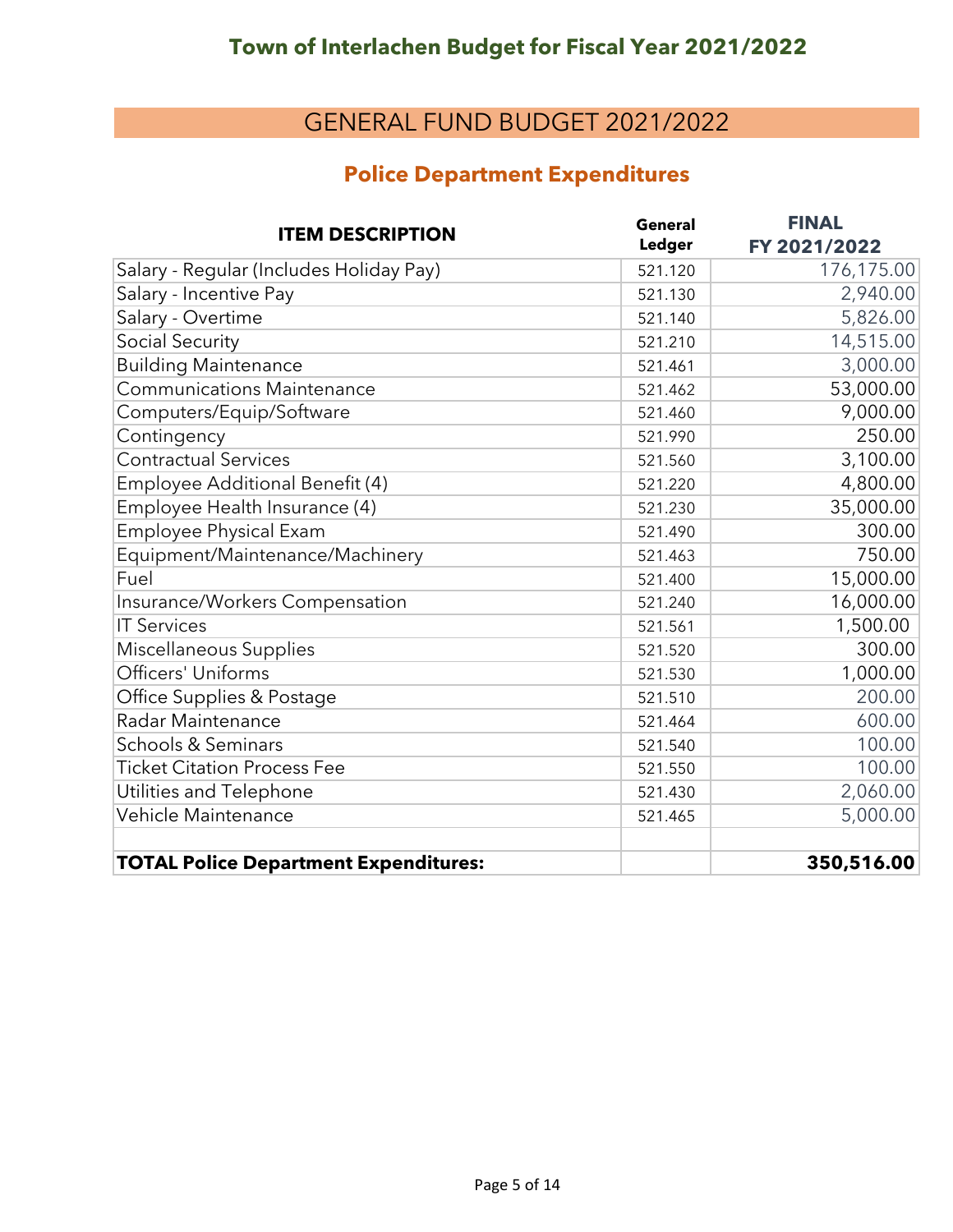## **Public Works Expenditures**

| <b>ITEM DESCRIPTION</b>                     | <b>General</b> | <b>FINAL</b> |
|---------------------------------------------|----------------|--------------|
|                                             | Ledger         | FY 2021/2022 |
| Salary - Regular                            | 541.120        | 145,110.00   |
| Salary - Overtime                           | 541.140        | 2,598.00     |
| Social Security                             | 541.210        | 11,669.00    |
| <b>Communications Maintenance</b>           | 541.450        | 800.00       |
| Contingency                                 | 541.990        | 100.00       |
| <b>Contractual Services</b>                 | 541.340        | 500.00       |
| Employee Additional Benefit (4)             | 541.220        | 4,800.00     |
| Employee Health Insurance (4)               | 541.230        | 35,000.00    |
| Employee Physical Exam                      | 541.491        | 125.00       |
| Equipment/Maintenance/Machinery             | 541.460        | 10,500.00    |
| Fuel                                        | 541.400        | 17,000.00    |
| Insurance/Workers Compensation              | 541.240        | 15,000.00    |
| <b>IT Services</b>                          | 541.341        | 400.00       |
| Office Supplies & Postage                   | 541.410        | 100.00       |
| Park Maintenance                            | 541.550        | 25,000.00    |
| <b>Small Tools &amp; Supplies</b>           | 541.520        | 2,500.00     |
| <b>Street Lights</b>                        | 541.440        | 60,520.00    |
| <b>Street Maintenance</b>                   | 541.570        | 25,000.00    |
| <b>Town Signs</b>                           | 541.571        | 13,500.00    |
| Tree Maintenance Program (Includes markers) | 541.580        | 5,000.00     |
| Uniforms                                    | 541.490        | 800.00       |
| Utilities and Telephone                     | 541.430        | 3,090.00     |
| Vehicle Maintenance                         | 541.560        | 3,500.00     |
| Capital Outlay - Park Improvements          | 541.630        | 70,000.00    |
| <b>TOTAL Public Works Expenditures:</b>     |                | 452,612.00   |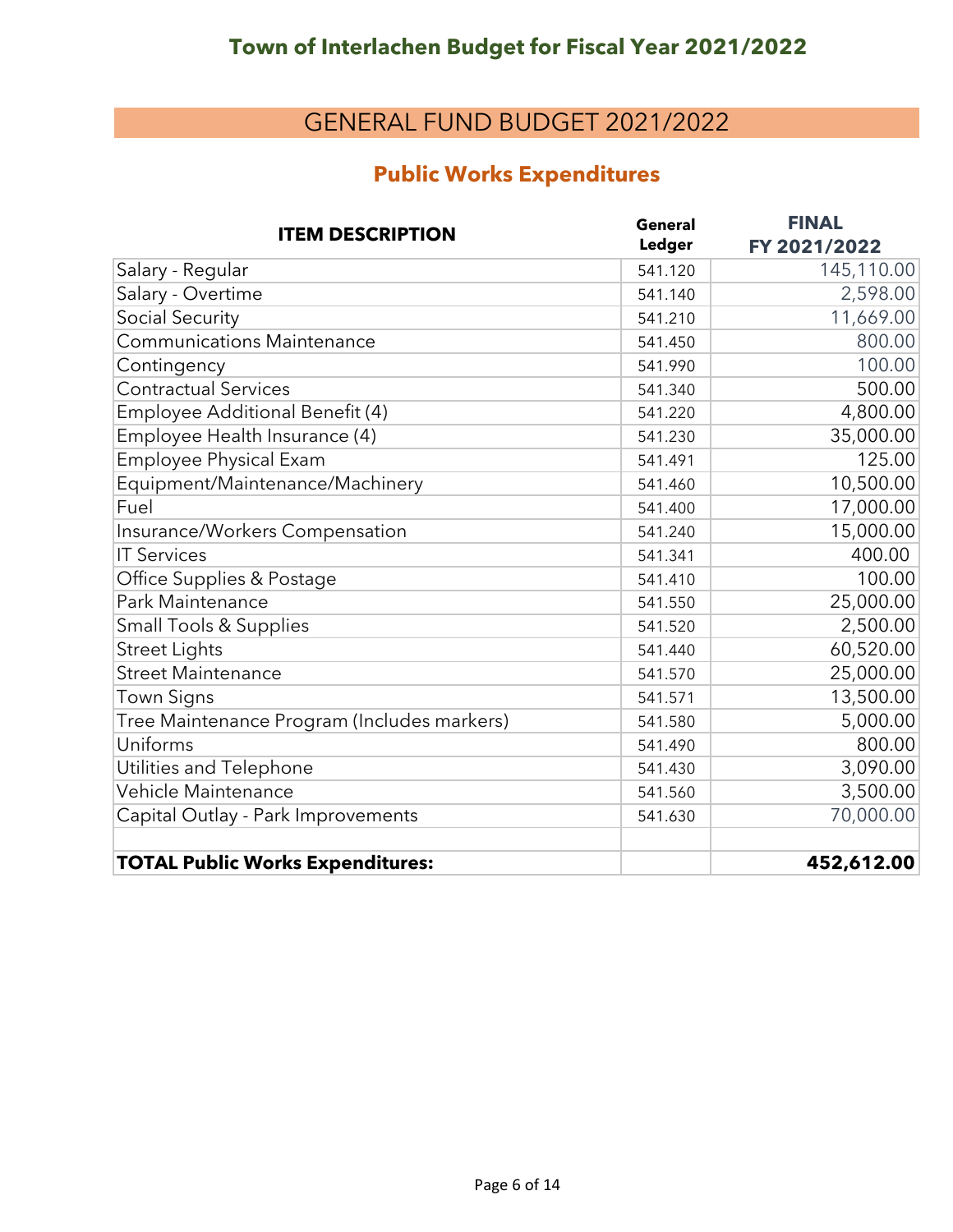#### **Non-Departmental Expenditures**

| <b>ITEM DESCRIPTION</b>                     | <b>General</b> | <b>FINAL</b> |
|---------------------------------------------|----------------|--------------|
|                                             | <b>Ledger</b>  | FY 2021/2022 |
| Caboose Repairs -                           | 519.494        | 1,000.00     |
| Christmas Celebration                       | 519.491        | 3,000.00     |
| Cleanup of Properties                       | 519.960        | 10,000.00    |
| <b>Community Projects</b>                   |                | 10,000.00    |
| <b>Estimated Fund Balance Carry Forward</b> | 519.959        | 2,676,283.00 |
| Independence Day Celebration                | 519.490        | 17,000.00    |
| Insurance- Comp./Liability - All Depts.     | 519.450        | 25,500.00    |
| Interlachen Hall Expenses                   | 519.570        | 15,000.00    |
| Interlachen Vol. Fire Dept. St. 4 Donation  | 519.824        | 10,000.00    |
| Interest Income - Better Place Plan         | 519.571        | 50.00        |
| Lake Water Testing (Lake LaGonda)           | 519.310        | 1,000.00     |
| Miscellaneous Expenditures                  | 519.958        | 200.00       |
| Putnam County Animal Control                | 519.826        | 10,000.00    |
| Putnam County Traffic Signal Reimbursement  | 519.000        | 7,514.00     |
| Surveys/Title Searches                      | 519.200        | 5,000.00     |
| Town Resident Animal Spay/Neuter Program    | 519.831        | 2,000.00     |
| <b>Traffic Signals</b>                      | 519.430        | 200.00       |
| Unemployment Compensation                   | 519.250        | 2,000.00     |
| Sales Tax (Rent/Ind. Day)                   | 519.957        | 25.00        |
| Web Site                                    | 519.961        | 4,000.00     |
| <b>TOTAL Non-Departmental Expenditures:</b> |                | 2,799,772.00 |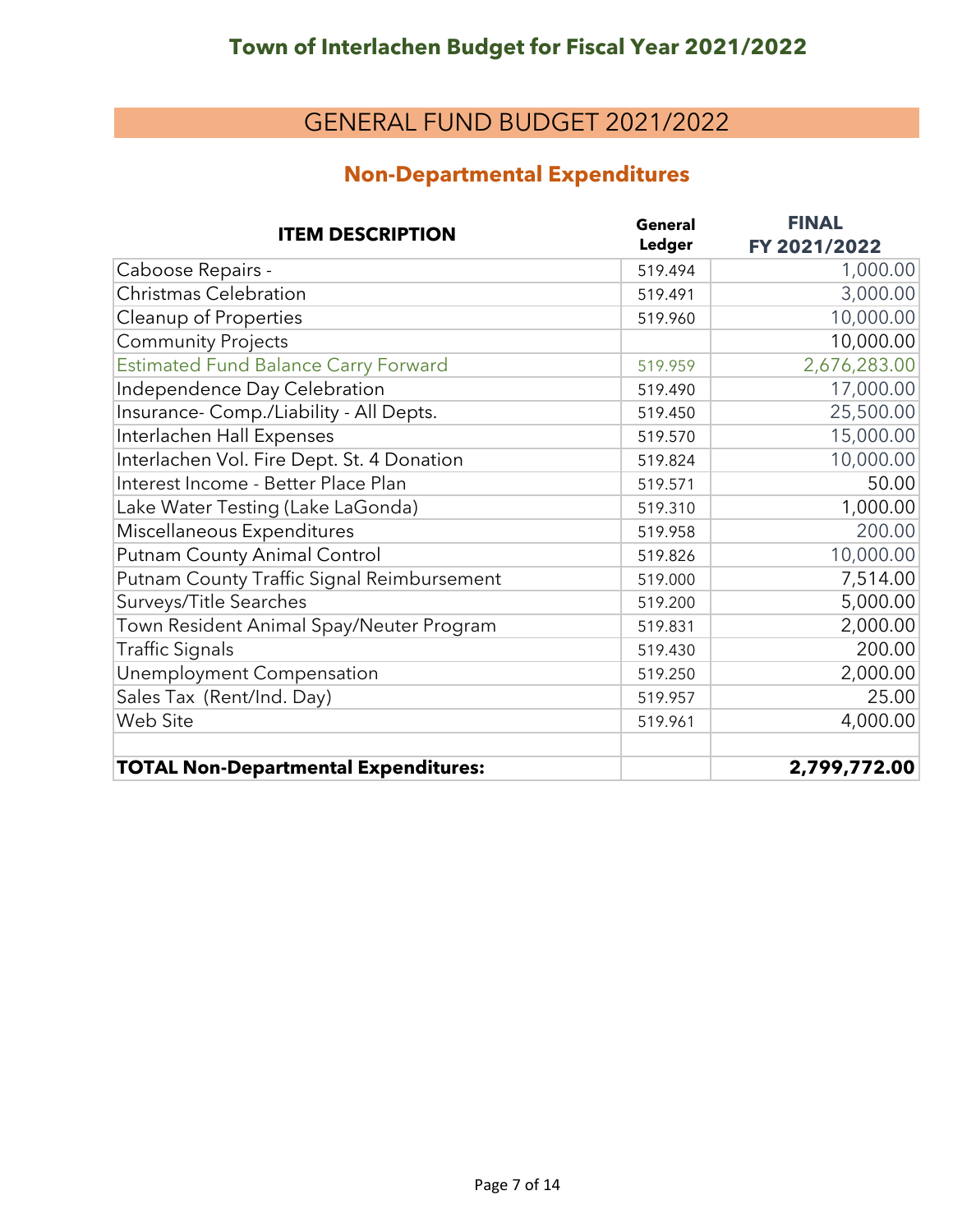#### **Capital Project Expentitures**

| <b>ITEM DESCRIPTION</b>                        | <b>General</b><br><b>Ledger</b> | <b>FINAL</b><br>FY 2021/2022 |
|------------------------------------------------|---------------------------------|------------------------------|
| American Rescue Act Plan - Expenditures        | 539.700                         | 736,756.00                   |
| 2017 Community Development Block Grant         | 539.120                         | 650,000.00                   |
| 2017 C.D.B.G. - Match Funds                    | 539.636                         | 25,000.00                    |
| Contingency                                    | 539.990                         | 500.00                       |
| Discretionary Sales Tax - 2017 C.D.B.G. -      | 539.617                         | 166,800.00                   |
| Discretionary Sales Tax (BPPF) (SCOP Eng)      | 539.625                         | 100,000.00                   |
| D.O.T. (SCOP) Grant To Pave Central Avenue     | 539.641                         | 645,100.00                   |
| D.O.T. (SCOP) Grant To Pave 7th & Hamilton     | 539.642                         | 545,450.00                   |
| Grant Writing, Advertising, etc.               | 539.783                         | 7,000.00                     |
| New Equipment                                  | 539.770                         | 22,000.00                    |
| <b>New Vehicles - Police Cars &amp; Trucks</b> | 539.640                         | 35,000.00                    |
| <b>TOTAL Capital Projects Expenditures</b>     |                                 | 2,933,606.00                 |
| <b>TOTAL GENERAL FUND REVENUES:</b>            |                                 | 6,838,699.00                 |
| <b>TOTAL GENERAL FUND EXPENDITURES:</b>        |                                 | 6,838,699.00                 |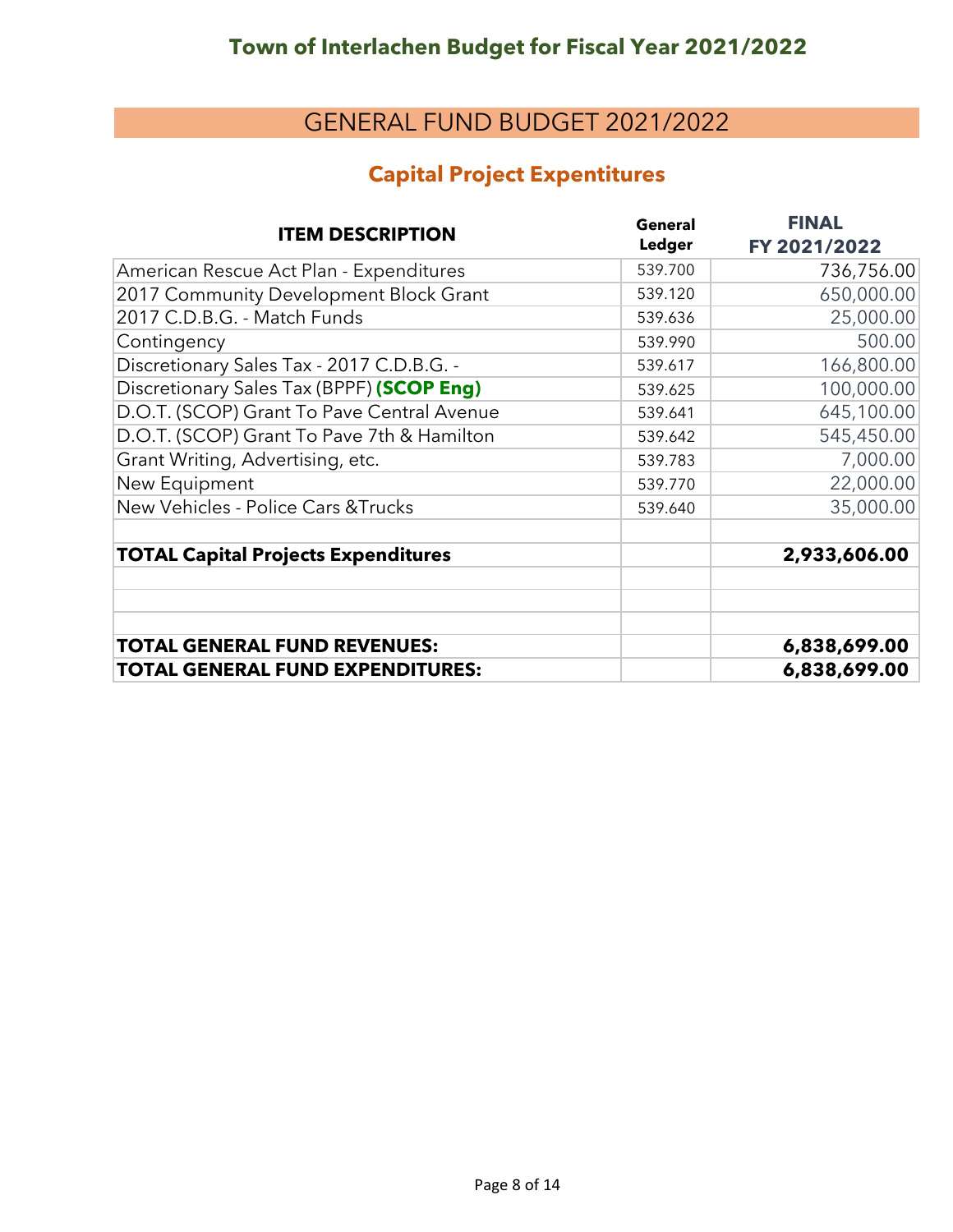## WATER ENTERPRISE FUND BUDGET 2021/2022

#### **Revenues**

| <b>ITEM DESCRIPTION</b>                        | <b>General</b><br>Ledger | <b>FINAL</b><br>FY 2021/2022 |
|------------------------------------------------|--------------------------|------------------------------|
| <b>Backflow Preventer Installation</b>         | 343.330                  | 500.00                       |
| <b>Backflow Preventer Maintenance</b>          | 343.340                  | 3,000.00                     |
| <b>Backflow Preventer Repairs</b>              | 343.341                  | 75.00                        |
| Charge For Damage To Meter Lock                | 343.305                  | 10.00                        |
| Cut On Fees                                    | 343.310                  | 800.00                       |
| <b>Estimated Fund Balance Carry Forward</b>    | 382.500                  | 604,269.00                   |
| <b>Hydrant Rental</b>                          | 343.360                  | 250.00                       |
| Interest Income                                | 361.000                  | 150.00                       |
| Interest Income - Savings/Checking Account     | 361.100                  | 200.00                       |
| Late Fees                                      | 343.380                  | 3,000.00                     |
| Meter Replacement                              | 343.370                  | 50.00                        |
| Miscellaneous Revenue                          | 360.000                  | 50.00                        |
| New Non-Standard Installations                 | 343.390                  | 500.00                       |
| New Standard Installations                     | 343.320                  | 500.00                       |
| Service Fee - Payment Plan                     | 343.375                  | 15.00                        |
| Capital Outlay - SJRWMD Grant -Upgrading Lines | 334.310                  | 542,000.00                   |
| <b>Water Sales</b>                             | 343.300                  | 180,000.00                   |
| <b>TOTAL Water Enterprise Fund Revenues:</b>   |                          | 1,335,369.00                 |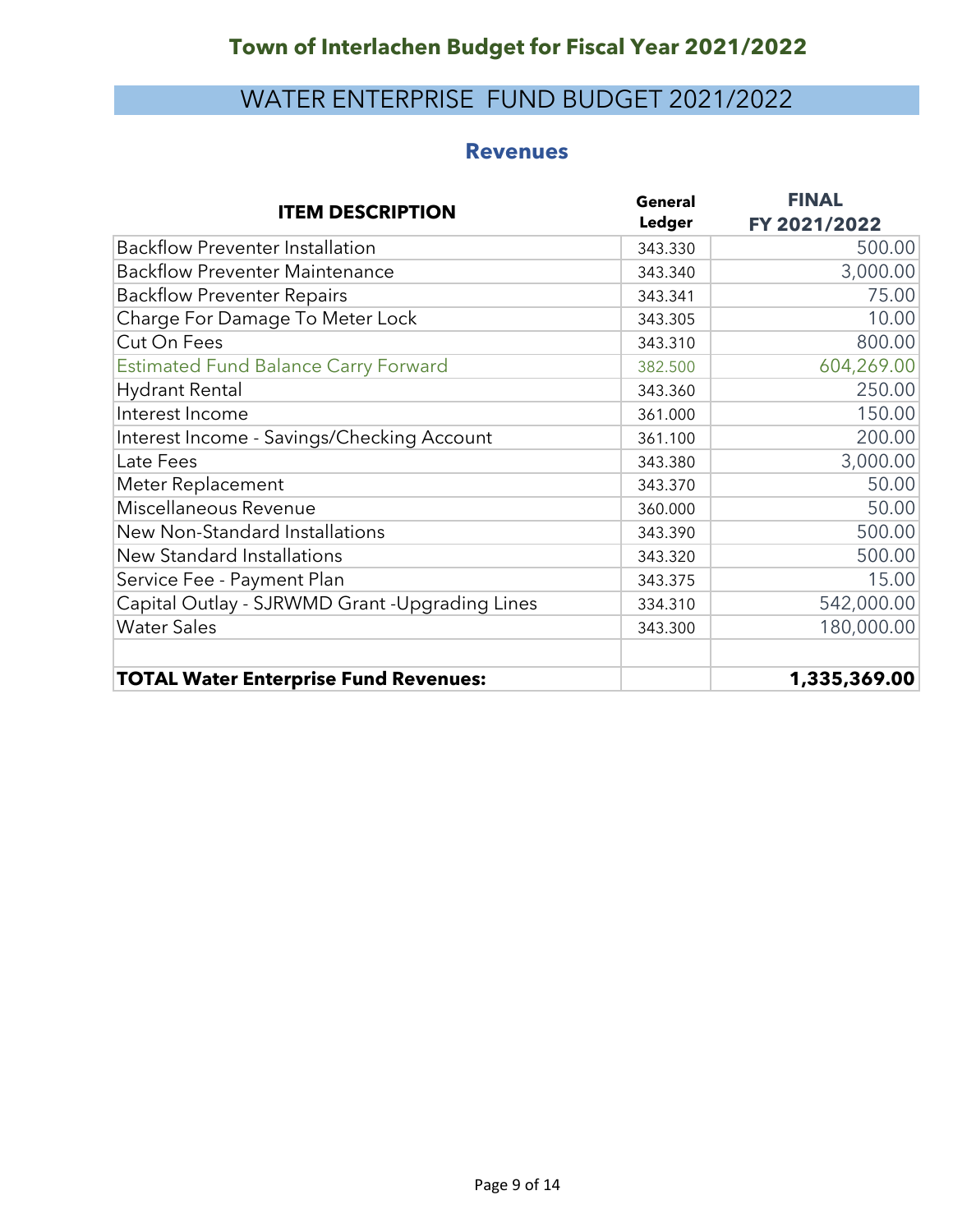## WATER ENTERPRISE FUND BUDGET 2021/2022

## **Expenditures**

| <b>ITEM DESCRIPTION</b>                     | <b>General</b> | <b>FINAL</b> |
|---------------------------------------------|----------------|--------------|
|                                             | Ledger         | FY 2021/2022 |
| Salary - Maintenance                        | 533.120        | 39,554.00    |
| Salary - Office Clerk                       | 533.110        | 19,307.00    |
| Salary - Overtime                           | 533.140        | 2,486.00     |
| Social Security                             | 533.210        | 4,787.00     |
| Audit                                       | 533.320        | 3,000.00     |
| <b>Backflow Preventer Installation</b>      | 533.920        | 500.00       |
| <b>Backflow Preventer Maintenance</b>       | 533.970        | 4,000.00     |
| <b>Backflow Preventer Repairs</b>           | 533.971        | 150.00       |
| Class "C" Water Operator                    | 533.310        | 29,391.00    |
| <b>Communications Maintenance</b>           | 533.464        | 75.00        |
| Computer & Software                         | 533.505        | 4,500.00     |
| Contingency                                 | 533.990        | 100.00       |
| <b>Contractual Services</b>                 | 533.330        | 1,500.00     |
| Dues & Memberships                          | 533.530        | 300.00       |
| Employee Additional Benefit (1)             | 533.220        | 1,200.00     |
| Employee Health Insurance (1)               | 533.230        | 8,100.00     |
| Equipment & Fire Hydrant Maintenance        | 533.461        | 500.00       |
| <b>Estimated Fund Balance Carry Forward</b> | 533.500        | 459,254.00   |
| Fuel                                        | 533.400        | 1,000.00     |
| Insurance - Boiler & Machinery              | 533.451        | 1,200.00     |
| Insurance - Comp. & General Liability       | 533.452        | 1,200.00     |
| Insurance - Fire & Extended Coverage        | 533.453        | 1,200.00     |
| Insurance/Workers Compensation              | 533.240        | 1,200.00     |
| <b>IT Services</b>                          | 533.331        | 4,000.00     |
| Laboratory Services                         | 533.340        | 6,000.00     |
| Lines & Meters                              | 533.460        | 2,000.00     |
| Loan Repayment                              | 533.980        | 19,000.00    |
| Loan Repayment (New Promissory Note)        |                | 12,000.00    |
| Sub-Total:                                  |                | 627,504.00   |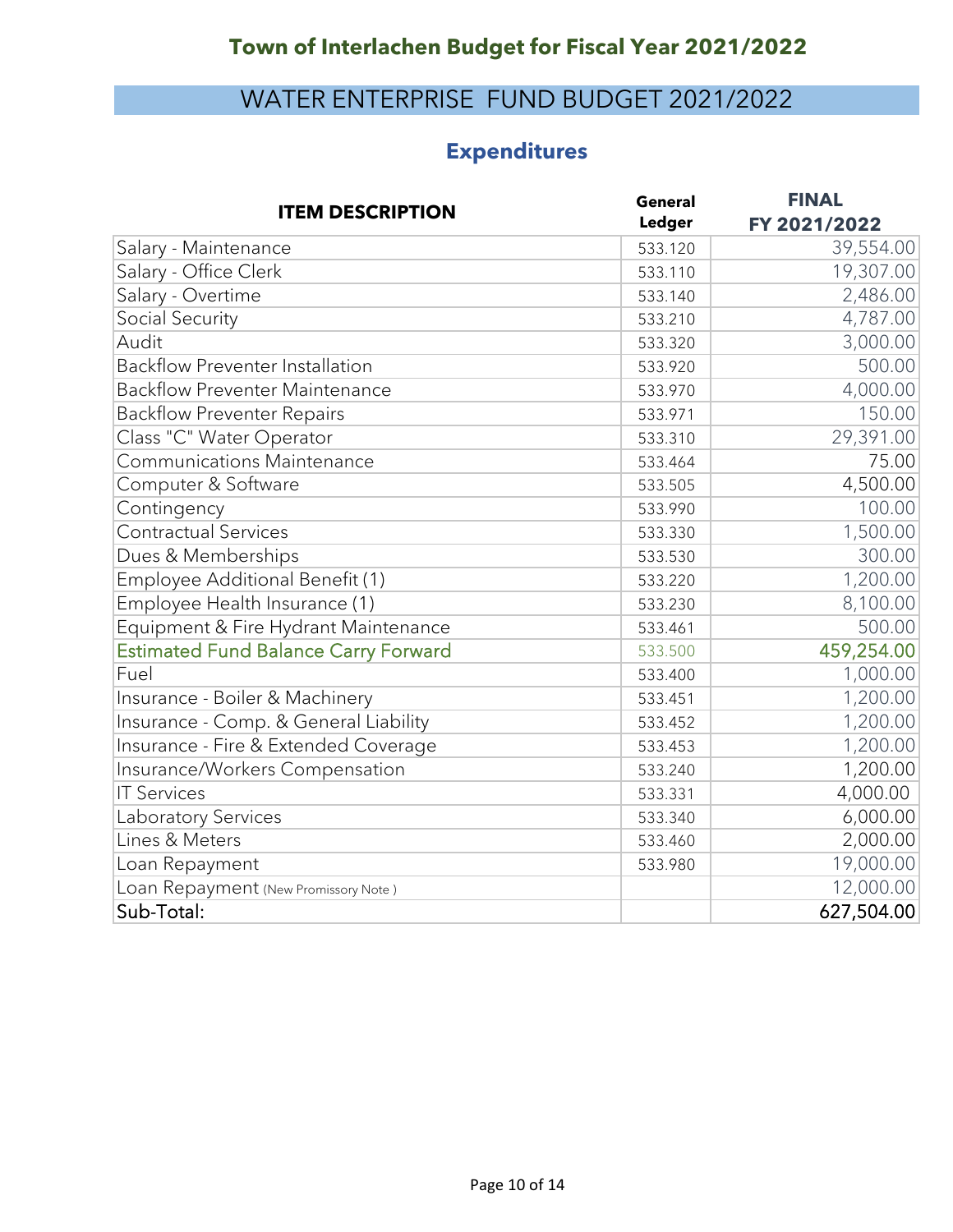# WATER ENTERPRISE FUND BUDGET 2021/2022

## **Expenditures**

| <b>ITEM DESCRIPTION</b>                            | General<br>Ledger | <b>FINAL</b><br>FY 2021/2022 |
|----------------------------------------------------|-------------------|------------------------------|
|                                                    |                   |                              |
| Sub-Total:                                         |                   | 627,504.00                   |
| Maintenance & Equipment                            | 533.525           | 750.00                       |
| Miscellaneous Expenditures                         | 533.560           | 50.00                        |
| New Non-Standard Installation                      | 533.590           | 500.00                       |
| New Standard Installation                          | 533.591           | 500.00                       |
| <b>Office Supplies &amp; Postage</b>               | 533.510           | 1,400.00                     |
| <b>Small Tools &amp; Supplies</b>                  | 533.520           | 2,500.00                     |
| <b>System Maintenance</b>                          | 533.462           | 17,500.00                    |
| <b>Transfer To General Fund - Admin. Costs</b>     | 533.930           | 8,000.00                     |
| <b>Uniforms</b>                                    | 533.550           | 250.00                       |
| <b>Utilities and Telephone</b>                     | 533.430           | 13,390.00                    |
| <b>Vehicle Maintenance</b>                         | 533.465           | 800.00                       |
| <b>Water Refund</b>                                | 533.580           | 25.00                        |
| <b>Wells &amp; Pumps Maintenance</b>               | 533.463           | 200.00                       |
| <b>Capital Outlay - Engineering Fees</b>           | 533.620           | 45,000.00                    |
| Capital Outlay - Machinery & Equipment             | 533.640           | 5,000.00                     |
| Capital Outlay - S.J.R.W.M.D. Grant -Upgrade Lines | 533.651           | 542,000.00                   |
| Capital Outlay - Water Tank Maintenance            | 533.650           | 70,000.00                    |
| <b>TOTAL Water Fund Expenditures:</b>              |                   | 1,335,369.00                 |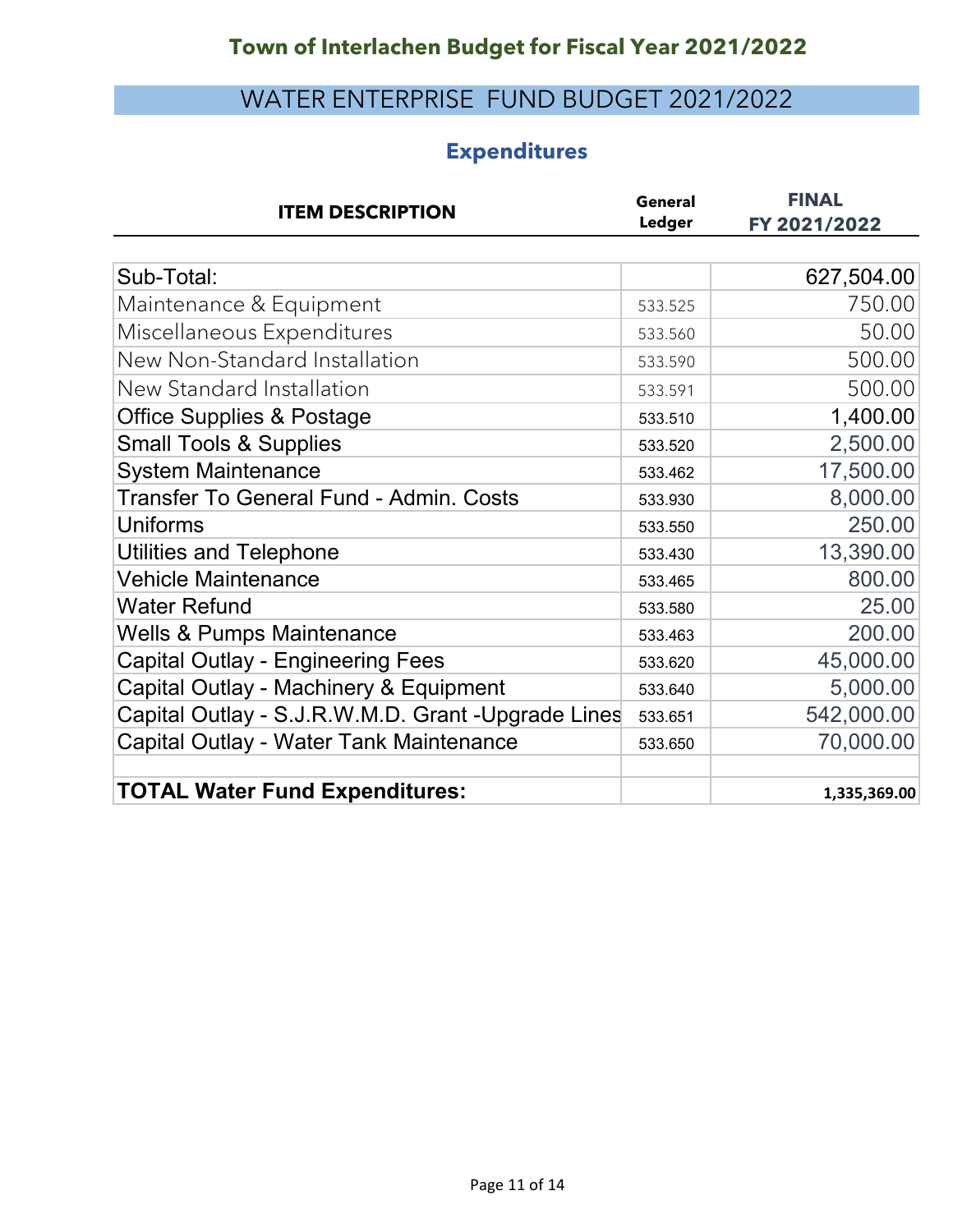## **Town of Interlachen Budget for Fiscal Year 2021/2022**

## CEMETERY ENTERPRISE FUND BUDGET 2021/2022

#### **Revenues**

| <b>ITEM DESCRIPTION</b>                       | <b>General</b><br>Ledger | <b>FINAL</b><br>FY 2021/2022 |
|-----------------------------------------------|--------------------------|------------------------------|
| Deed Transfer Fee                             | 343.820                  | 10.00                        |
| Est Fund Balance Carry Forward - Restricted   | 369.100                  | 70,521.00                    |
| Est Fund Balance Carry Forward - Unrestricted | 369.200                  | 837,740.00                   |
| Inspection Fees                               | 343.810                  | 700.00                       |
| Interest Income                               | 361.000                  | 100.00                       |
| Lot Sales                                     | 343.800                  | 3,000.00                     |
| Misc Revenue                                  | 369.000                  | 190.00                       |
| <b>TOTAL Cemetery Fund Revenues:</b>          |                          | 912,261.00                   |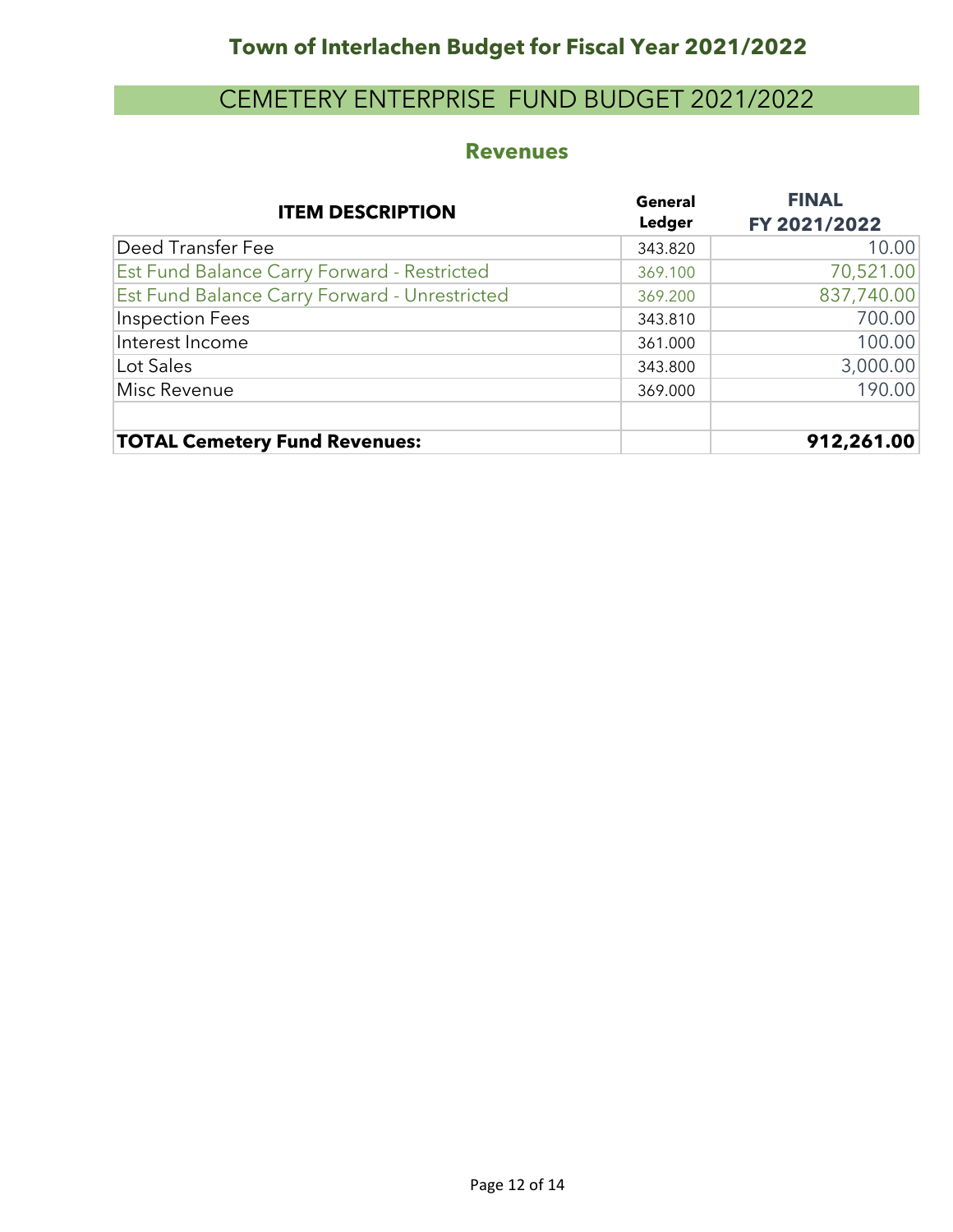## CEMETERY ENTERPRISE FUND BUDGET 2021/2022

## **Expenditures**

| <b>ITEM DESCRIPTION</b>                          | <b>General</b> | <b>FINAL</b> |
|--------------------------------------------------|----------------|--------------|
|                                                  | <b>Ledger</b>  | FY 2021/2022 |
| Salary - Maintenance                             | 539.120        | 715.00       |
| Salary - Office Clerk                            | 539.110        | 805.00       |
| Salary - Overtime                                | 539.140        | 248.00       |
| Social Security                                  | 539.210        | 136.00       |
| Audit                                            | 539.440        | 150.00       |
| <b>Communications Maintenance</b>                | 539.463        | 25.00        |
| Computers & Software                             | 539.561        | 200.00       |
| <b>Contractual Services</b>                      | 539.460        | 250.00       |
| <b>Equipment Maintenance</b>                     | 539.461        | 100.00       |
| <b>Estimated Fund Balance Carry Forward</b>      | 539.940        | 449,262.00   |
| Fuel                                             | 539.400        | 120.00       |
| Insurance - Comp. & General Liability            | 539.450        | 300.00       |
| Insurance/Workers Compensation                   | 539.240        | 300.00       |
| <b>IT Services</b>                               | 539.459        | 250.00       |
| Machinery & Equipment                            | 539.562        | 575.00       |
| Miscellaneous Expenditures                       | 539.560        | 25.00        |
| Office Supplies & Postage                        | 539.510        | 50.00        |
| Perpetual Care                                   | 539.970        | 50.00        |
| <b>Small Tools &amp; Supplies</b>                | 539.520        | 250.00       |
| Transfer To General Fund - Admin. Costs          | 539.930        | 250.00       |
| Uniforms                                         | 539.550        | 200.00       |
| <b>Utilities</b>                                 | 539.430        | 900.00       |
| Vehicle Maintenance                              | 539.464        | 100.00       |
| Capital Outlay - Computer & Software             | 539.642        | 0.00         |
| Capital Outlay - Fence, Etc.                     | 539.641        | 7,000.00     |
| Capital Outlay - Machinery & Equipment           | 539.640        | 0.00         |
| Capital Outlay - Pave Roads & other improvements | 539.643        | 450,000.00   |
| <b>TOTAL Cemetery Fund Expenditures:</b>         |                | 912,261.00   |